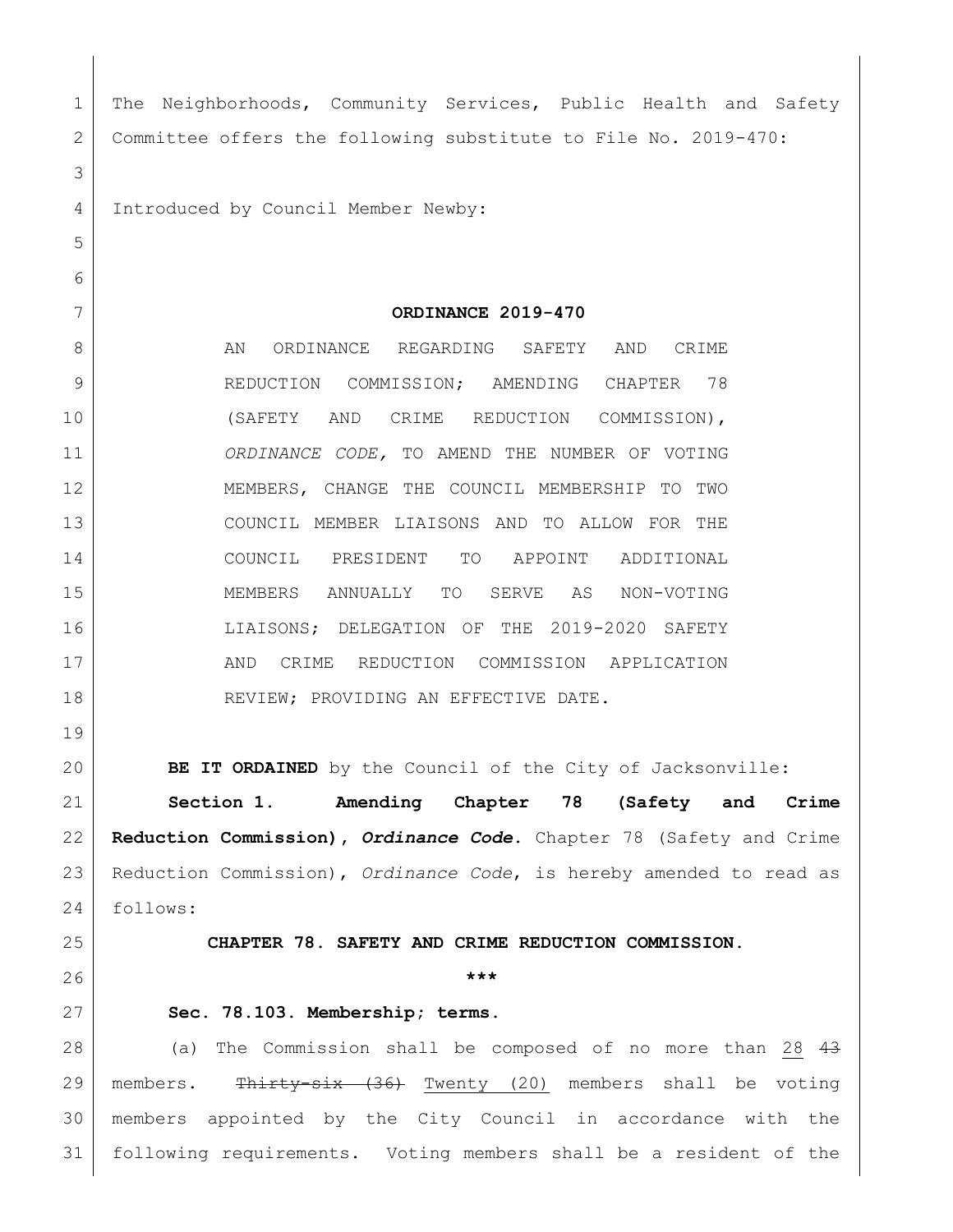1 City of Jacksonville or have substantial business interests within 2 | the City (either employed by a business located in the City or volunteer, affiliate or serve on the board for an organization whose principal place of business is Jacksonville). Voting members shall serve staggered two-year terms, commencing July 1, but shall serve until their successors are appointed and confirmed. Of the initial appointments, 18 10 voting members shall serve for one year 8 terms, and  $\frac{18}{10}$  voting members shall serve for two year terms; but appointments to fill vacancies for partial terms (less than 50% of a full term) and initial appointments under the preceding sentence for less than two years shall not be deemed to be full terms. No 12 voting member shall serve more than two full consecutive terms. Voting members appointed pursuant to this paragraph (a) shall serve 14 at the pleasure of the Council and may be removed at any time by the Council.

16 (b) Additionally, <del>one member of</del> two City Council Members shall be appointed each year by the Council President as liaisons, and shall also be non-voting members. The term for the City Council member shall be a one (1) year term, but the Council President may appoint a City Council member for an additional 21 | consecutive one (1) year term.

 (c) Six (6) additional members shall be non-voting liaison members and designated as follows:

24 (1) A representative from the Mayor's Office;

25 (2) A representative from the Jacksonville Sheriff's Office; 26 (3) A representative from the State Attorney's Office; (4) A representative from the Public Defender's Office; 28 (5) A representative from the Kid's Hope Alliance; and (6) A representative from the Duval County Public Schools. Liaisons shall be designated by their organization to serve either annually or for two-year increments. The Council President

 $- 2 -$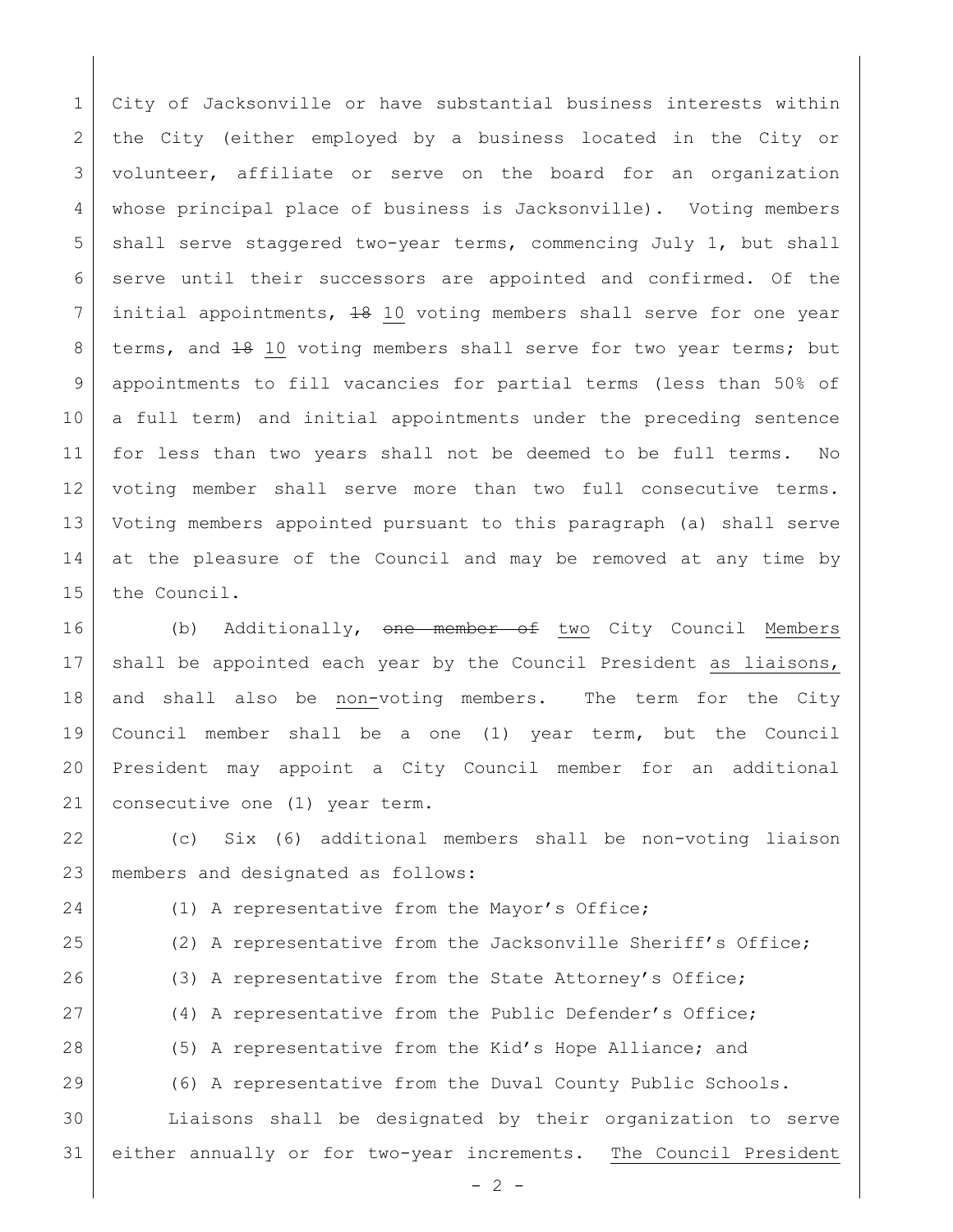may appoint additional members annually to serve as non-voting 2 liaisons such as youth representatives, victim advocate representatives or other persons with subject matter expertise that can assist the Commission.

## **Sec. 78.104. Organization; administrative support.**

 (a) *Officers.* The Council President shall select the initial chairperson of the Commission from among its members to 8 serve for a one-year term commencing on July 1. Thereafter, the Commission shall select from its membership a chairperson from among its members to serve for a one year term commencing each July 1. Each year the Council President shall select the vice- chairperson, who shall be the City Council member appointed by the Council President. The chairperson shall serve no more than 2 consecutive one year terms. The Commission may create and fill such other offices as it may deem necessary or desirable. The Commission, through its chair, may also create subcommittees to 17 | study certain matters or topics in greater detail.

 (b) *Rules of procedure***.** The Commission shall establish rules of procedure necessary to its governing and the conduct of its affairs, consistent with the applicable provisions of the 21 Ordinance Code.

 (c) *Voting; quorum.* All decisions and recommendations of the Commission shall require a concurring vote of a majority of the 24 voting members present. Nineteen (19) Eleven (11) voting members shall constitute a quorum. Tie votes shall result in the subject agenda item being continued to the next meeting of the Commission.

**\*\*\***

 **Section 2. Delegation of the 2019-2020 Safety and Crime Reduction Commission Application Review.** At a noticed meeting on August 1, 2019, Council president Wilson requested that Council Member Newby, as a member of the 2019 Safety and Crime Reduction

 $- 3 -$